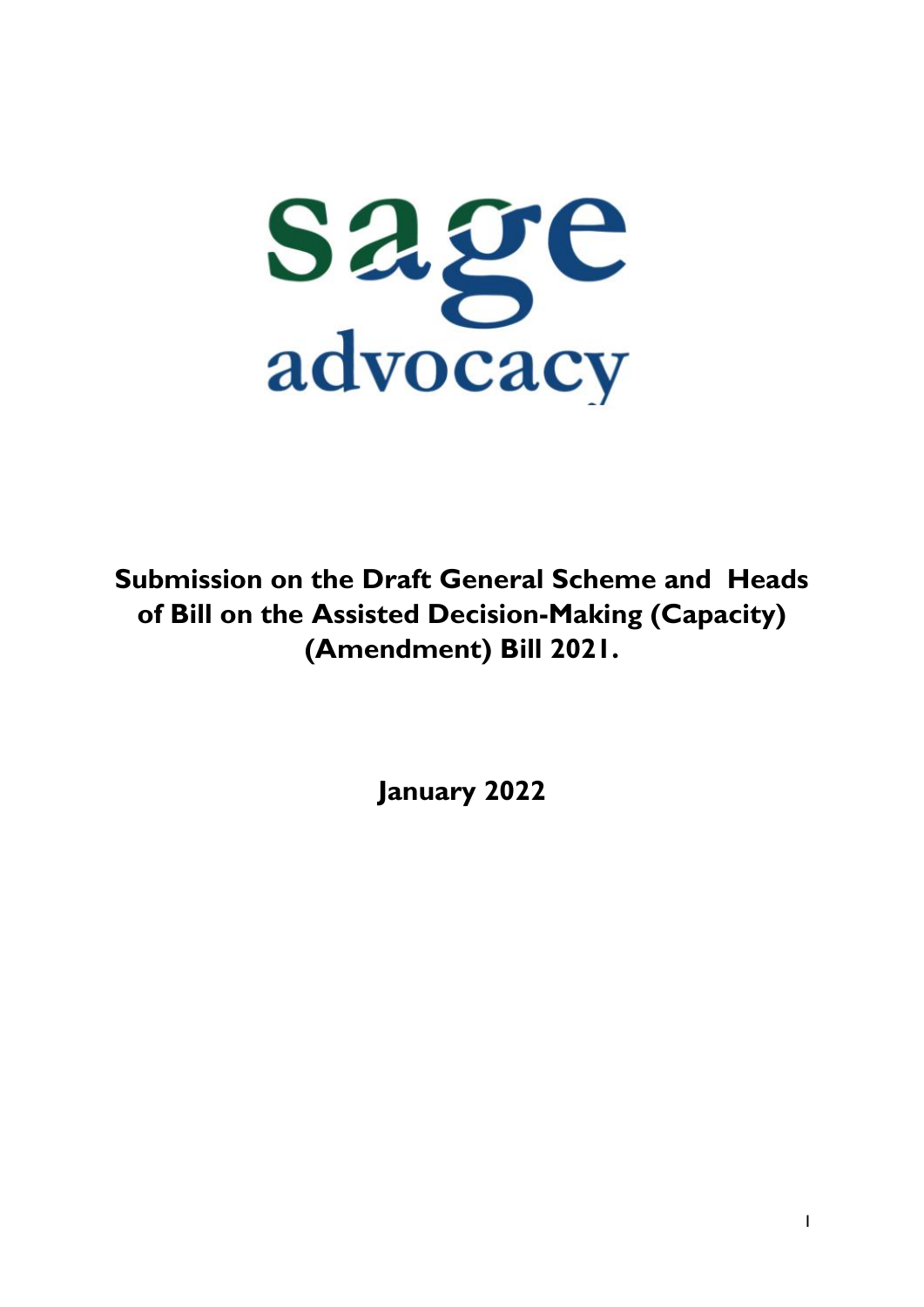### **Introduction**

Sage Advocacy welcomes the opportunity to make a submission to the Joint Oireachtas Committee on Children, Equality, Disability, Integration and Youth on the Draft General Scheme and Heads of Bill Assisted Decision-Making (Capacity) (Amendment) Bill 2021 – hereafter the Amendment Bill.

Sage Advocacy is a support and advocacy service for older people, vulnerable adults and healthcare patients. Sage Advocacy delivers its service through the provision of information and support, and individual case-based representative advocacy. Our most recent annual report, which can be read [HERE,](https://www.sageadvocacy.ie/media/2151/sage-advocacy-annual-report-2020-sl.pdf) shows the breadth of Sage Advocacy's work, in providing advocacy support to almost 1,300 people as well as information and support to more than 1,600 people. The report also outlines, Sage Advocacy's important research and systemic advocacy work.

The Amendment Bill represents some essential legislative amendments necessary to enable the full commencement of the Assisted Decision-Making (Capacity) Act 2015 (2015 Act), which is in turn crucial legislation to respect the rights of adults whose decision-making capacity may be in doubt or who may lack decision-making capacity.

In general, many of the amendments relating to Enduring Powers of Attorney, personal welfare decisions, the dispensing of the requirement of wards of court to seek leave before applying for a review and the inclusion of a new subsection to give the Director of the Decision Support Service (DSS) a specific statutory function to enable the sharing of information to promote the safeguarding and welfare of relevant persons, are broadly welcomed by Sage Advocacy.

There is however one glaring omission from the Bill and that is the statutory recognition of the right of access to independent advocacy. This is already provided for in regulations and has been at the centre of significant public policy recommendations during the Covid-19 crisis.

# **The Right to Independent Advocacy**

**.** 

As stated in the introduction above, it is imperative for the protection of all relevant persons that there is statutory recognition of independent advocacy, that is that the right is given to persons to have an independent person who will voice and represent the relevant person's personal views (will and preferences) on matters concerning them independently of family or system's interests.

Not only is independent advocacy already provided for in Regulations published by Health Information and Quality Authority (HIQA) for both older persons' services and persons with disabilities, and in HSE policies, but the Covid-19 crisis has made clearer than ever the importance of independent advocacy, as evidenced by the Nursing Home Expert panel's recommendation that "HIQA and each nursing home provider should continue to highlight and promote independent advocacy services available to residents".<sup>1</sup> It is time to give statutory recognition to what is already a requirement in practice.

<sup>1</sup> Recommendation 15.4 of the COVID-19 Nursing Homes Expert Panel Examination of Measures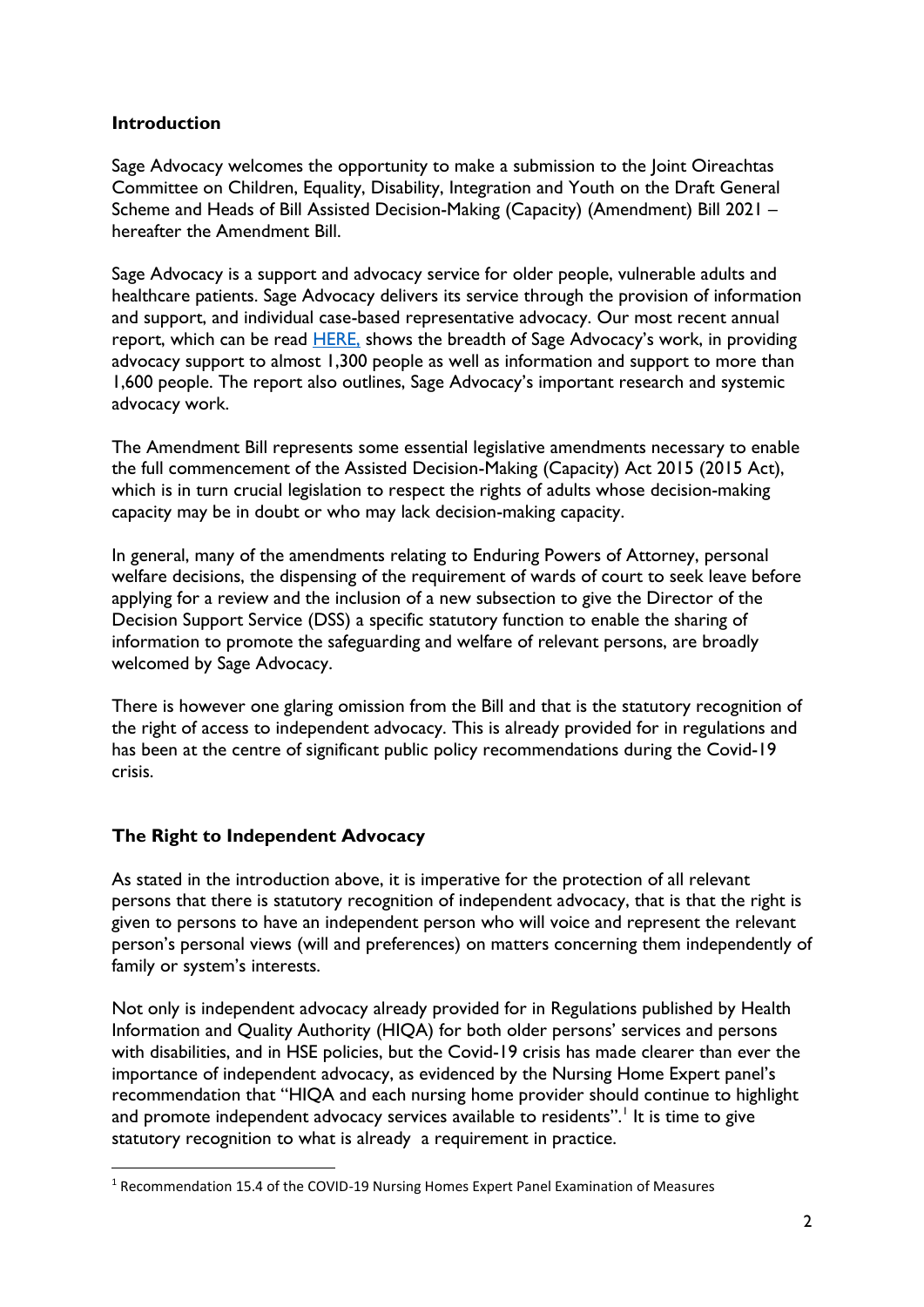The right to an advocate has also been recognised by the Courts.

In a judgement in  $2018<sup>2</sup>$  the Supreme Court clarified the right of a "vulnerable adult" to have an independent person represent their voice in situations where third parties are in conflict about the care, or other matters which directly affect or impact the life of the vulnerable adult. This has been interpreted as meaning that a person, whose capacity to make a decision about their care, personal well-being or other decision, should have access to independent advocacy. The role of that independent advocate is to represent the will and preference of that person, free from systems or family's interests.

Additionally, the reports prepared by Sage Advocacy were mentioned and quoted in a recent judgement of the President of the High Court, Ms Justice Mary Irvine.<sup>3</sup>

Noting that the Adult Safeguarding Bill  $2017<sup>4</sup>$ , includes a section providing for the provision of an independent advocate where there is a safeguarding concern, the Amending Bill should amend the 2015 Act to make specific provision that a relevant person has a right to an independent advocate.

Presently the 2015 Act<sup>5</sup> provides that the Director of the DSS may prepare and publish a code of practice for "the guidance of persons acting as advocates on behalf of relevant persons" despite there being no mention of a relevant person's right to an independent advocate within the Act itself. That must be remedied by the inclusion of a right to independent advocacy, otherwise this provision in the Act does not make sense.

Furthermore, the DSS has now also published a number of draft codes of practice describing how decision supporters and relevant professionals should act in certain situations to meet their responsibilities under the 2015 Act and to comply with obligations under the UN Convention on the Rights of Persons with Disabilities (UNCRPD). A Code for Independent Advocates is included amongst them. Again, it is imperative that this Code is underpinned by a statutory right to an independent advocate within the Act itself. Again, without this, what the Code states, namely that, once published, all those for whom the Code is intended must have regard to its contents while performing any function under the Act, makes no sense.

Additionally, an independent advocate is recognised as being essential for providing fair and equal access to justice under Article 13 of UNCRPD where States are required to make appropriate (and unqualified) procedural accommodations to facilitate this.

 $\overline{\phantom{a}}$ 

to 2021 Report to the Minister for Healths vital

<sup>&</sup>lt;sup>2</sup> AC V Cork University Hospital [2020] 2IR 38

<sup>3</sup> A v Hickey [2021]\_IEHC\_318

<sup>4</sup> Listed as at 3rd Stage, Seanad Éireann in March 2021

<sup>5</sup> Section 103 (2)(x)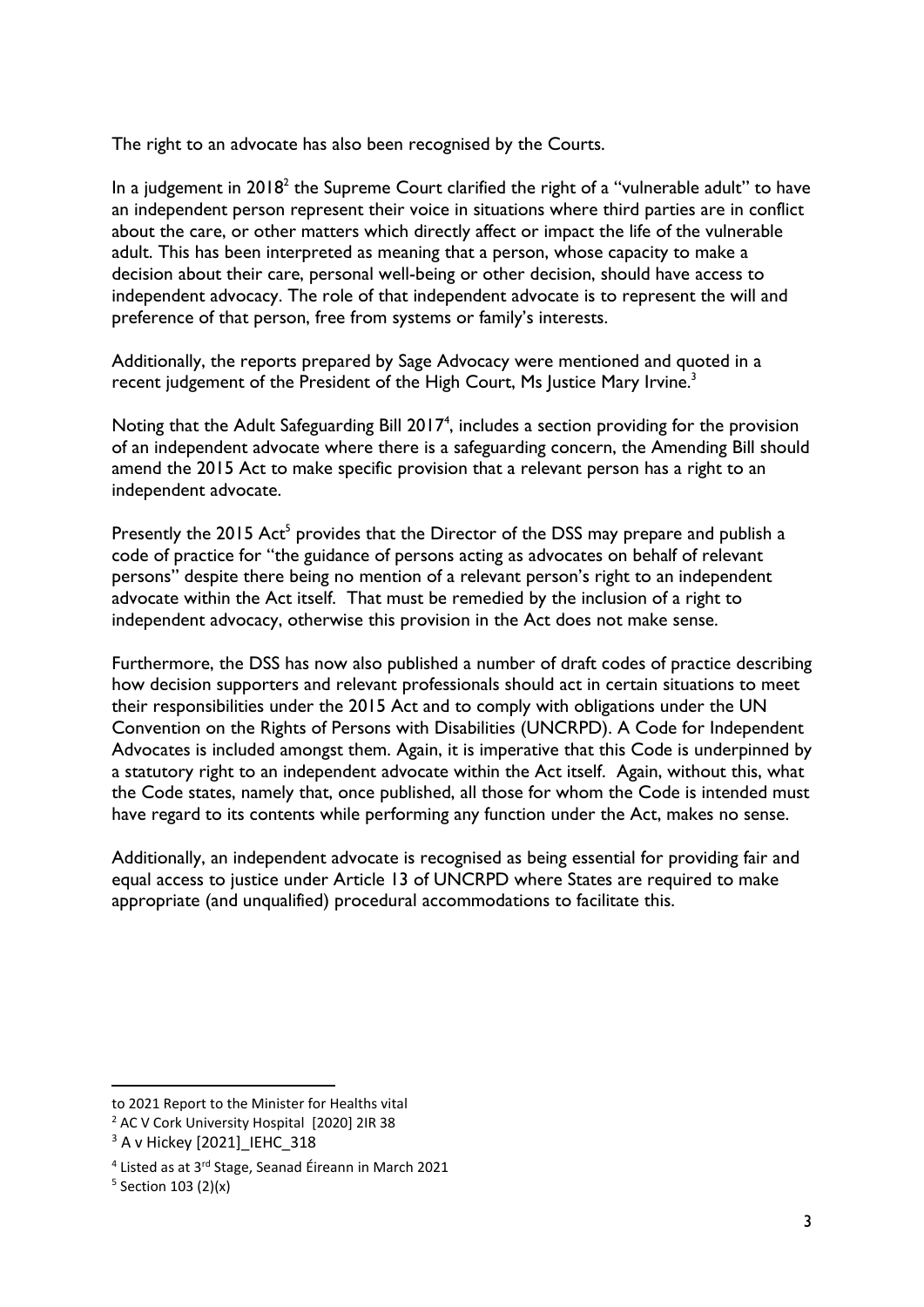### **Recommendations:**

**1. It is recommended that a general right to an independent advocate is included in the 2015 Act.**

## **Advocacy Organisations**

Sage Advocacy's support and advocacy work has for some years been carried out in accordance with Quality Standards for Support and Advocacy, which were launched in 2015 and which can be read at this link [HERE.](whttps://www.sageadvocacy.ie/media/1336/quality-standards-for-support-and-advocacy-work-with-older-people-final-061015.pdf)

This document equates to the requirement within the Codes of Practice developed by the DSS that the work of independent advocates should be guided by quality standards, robust policies and guidelines.

As can be seen from this document Sage Advocacy works with clients either on an instructed basis or a non-instructed basis. The latter is crucial for protecting the basic essential rights of an individual who cannot voice their wishes and who has not planned ahead to appoint others to do so.

### **Recommendations:**

- **1. The requirement in the DSS draft in Code for Independent Advocates, that the work of independent advocates should be guided by quality standards, robust policies and guidelines, should be included in the 2015 Act.**
- **2. The legislation should be clarified to provide that a relevant person has a right to independent advocacy regardless of whether or not the relevant person has capacity to instruct the advocate.**

### **Legal Aid**

It is noted, that despite the fact that it had been acknowledged by the Department of Justice that applicants under Part 6 should have the same rights as those under Part 5, the Amending Bill gives no right to the provision of legal aid for relevant persons coming within Part 6 of the Act. This is a major omission and should be remedied.

The 2015 Act and the Amendment Bill collectively provide the right for individuals to plan ahead for themselves by appointing those persons whom they wish to make decisions for them and their affairs in the future if they become unable to make those decisions for themselves.

The Act also requires the Director of the DSS to promote public awareness of the Act and its rights.